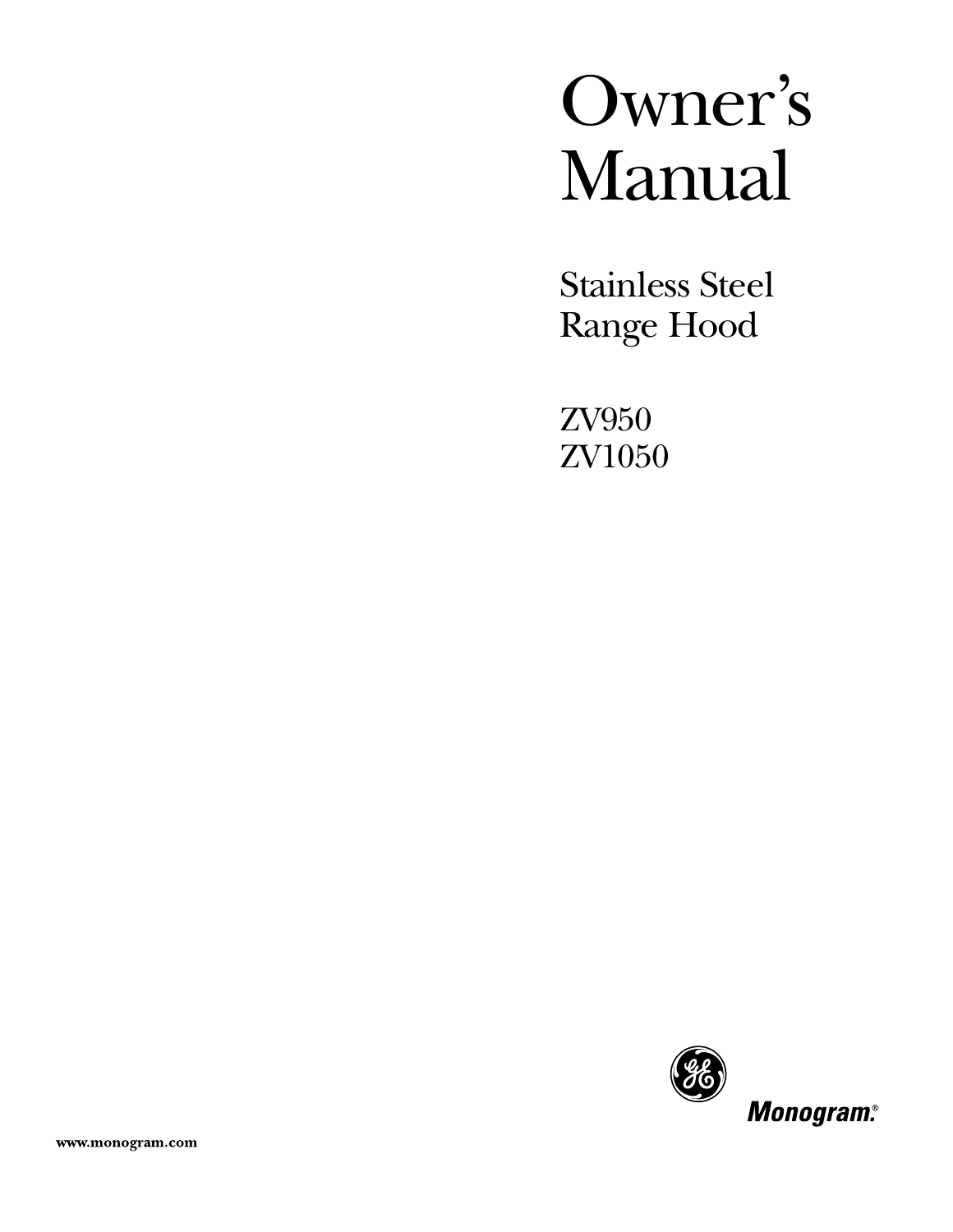*Stainless Steel Hood*

*Introduction* Your new Monogram stainless steel hood makes an eloquent statement of style, convenience and kitchen planning flexibility. Whether you chose it for its purity of design, assiduous attention to detail—or for both of these reasons—you'll find that your Monogram stainless steel hood's superior blend of form and function will delight you for years to come.

> Your Monogram stainless steel hood was designed to provide the flexibility to blend in with your kitchen cabinetry. Its sleek design can be beautifully integrated into the kitchen.

The information on the following pages will help you operate and maintain your stainless steel hood properly.

#### *Contents* **Consumer Information**

| Product Registration 11, 12                                                  |
|------------------------------------------------------------------------------|
|                                                                              |
| Warranty $\ldots \ldots \ldots \ldots \ldots \ldots \ldots \ldots \ldots 10$ |
|                                                                              |

| <b>Care and Cleaning</b> |  |
|--------------------------|--|
|                          |  |
|                          |  |

#### *Before using your stainless steel hood*

Read this manual carefully. It is intended to help you operate and maintain your new stainless steel hood properly.

Keep it handy for answers to your questions.

If you don't understand something or need more help, there is a list of toll-free consumer service numbers included in the back section of this manual.

#### **OR**

Visit our Website at: **www.monogram.com**

*Write down the model & serial numbers*

You'll find them on a label on the hood.

These numbers are also on the Consumer Product Ownership Registration Card packed separately with your hood.

**Before sending in this card, please write these numbers here:**

Model Number

#### Serial Number

Use these numbers in any correspondence or service calls concerning your hood.

*If you received a damaged hood*

Immediately contact the dealer (or builder) that sold you the hood.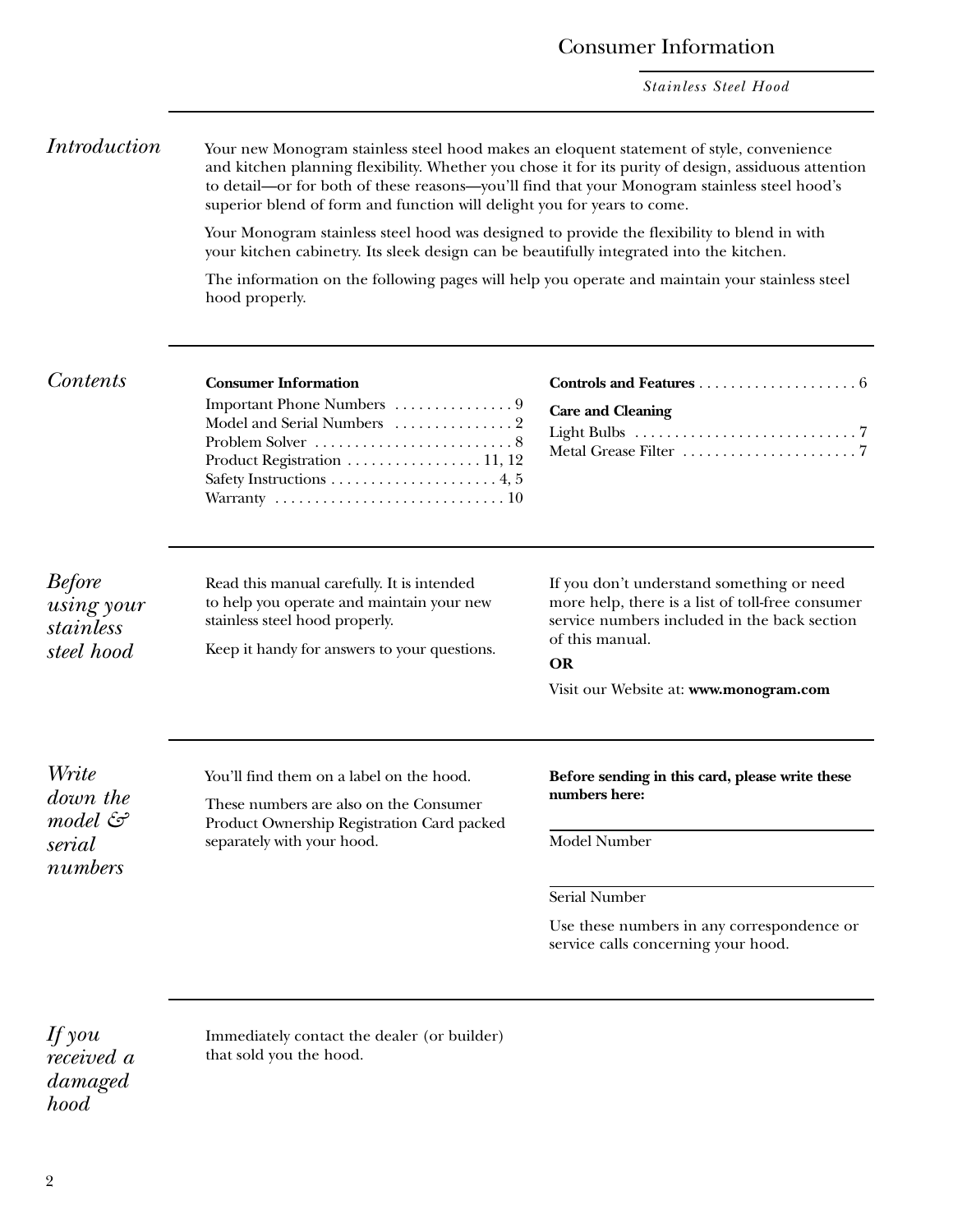#### Consumer Information

*Stainless Steel Hood*

*Save time & money*

Before you request service, check the Problem Solver in the back of this manual.

It lists causes of minor operating problems that you can correct yourself.

*If you need service* To obtain service, see the Consumer Services page in the back of this manual. We're proud of our service and want you to be pleased. If for some reason you are not happy with the service you receive, here are some steps to follow for further help. FIRST, contact the people who serviced your appliance. Explain why you are not pleased. In most cases, this will solve the problem. NEXT, if you are still not pleased, write all the details—including your phone number—to: Manager, Customer Relations GE Appliances Appliance Park Louisville, KY 40225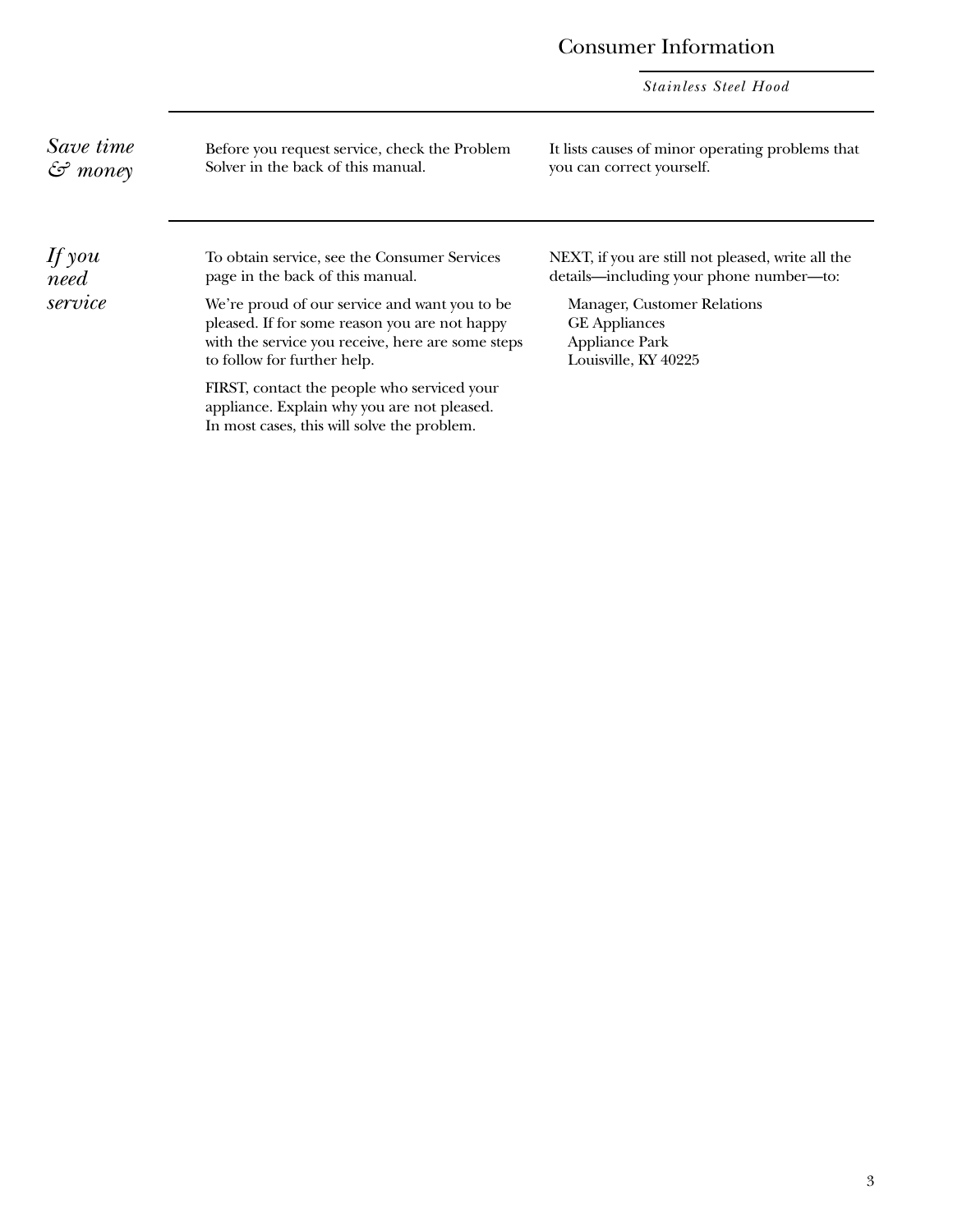### IMPORTANT SAFETY INSTRUCTIONS READ ALL INSTRUCTIONS BEFORE USING

### <span id="page-3-0"></span>*SAFETY PRECAUTIONS*

#### **WARNING—TO REDUCE THE RISK OF FIRE, ELECTRIC SHOCK OR INJURY TO PERSONS, OBSERVE THE FOLLOWING:**

- **A.** Use this unit only in the manner intended by the manufacturer. If you have questions, contact the manufacturer.
- **B.** Before servicing or cleaning unit, switch power off at service panel and lock the service disconnecting means to prevent power from being switched on accidentally. When the service disconnecting means cannot be locked, securely fasten a prominent warning device, such as a tag, to the service panel.
- **C.** Do not use this unit with any solid-state speed control device.
- **D.** This unit must be grounded.

#### **CAUTION—FOR GENERAL VENTILATING USE ONLY. DO NOT USE TO EXHAUST HAZARDOUS OR EXPLOSIVE MATERIALS AND VAPORS.**

#### **WARNING—TO REDUCE THE RISK OF INJURY TO PERSONS IN THE EVENT OF A RANGE TOP GREASE FIRE, OBSERVE THE FOLLOWING\*:**

- **A.** SMOTHER FLAMES with a close-fitting lid, cookie sheet or metal tray, then turn off the burner. BE CAREFUL TO PREVENT BURNS. If the flames do not go out immediately, EVACUATE AND CALL THE FIRE DEPARTMENT.
- **B.** NEVER PICK UP A FLAMING PAN— You may be burned.
- **C.** DO NOT USE WATER, including wet dishcloths or towels—a violent steam explosion will result.
- **D.** Use an extinguisher ONLY if:
	- **1.** You know you have a Class ABC extinguisher, and you already know how to operate it.
	- **2.** The fire is small and contained in the area where it started.
	- **3.** The fire department is being called.
	- **4.** You can fight the fire with your back to an exit.

\*Based on "Kitchen Firesafety Tips" published by NFPA.

#### **WARNING—TO REDUCE THE RISK OF A RANGE TOP GREASE FIRE:**

- **A.** Never leave surface units unattended at high settings. Boilovers cause smoking and greasy spillovers that may ignite. Heat oils slowly on low or medium settings.
- **B.** Always turn hood ON when cooking at high heat or when flambéing food (i.e. Crepes Suzette, Cherries Jubilee, Peppercorn Beef Flambé).
- **C.** Clean ventilating fans frequently. Grease should not be allowed to accumulate on fan or filter.
- **D.** Use proper pan size. Always use cookware appropriate for the size of the surface element.

#### **WARNING—TO REDUCE THE RISK OF FIRE, ELECTRIC SHOCK OR INJURY TO PERSONS, OBSERVE THE FOLLOWING:**

- **A.** Installation work and electrical wiring must be done by qualified person(s) in accordance with all applicable codes and standards, including fire-related construction.
- **B.** Sufficient air is needed for proper combustion and exhausting of gases through the flue (chimney) of fuel burning equipment to prevent back drafting. Follow the heating equipment manufacturer's guideline and safety standards such as those published by the National Fire Protection Association (NFPA), and the American Society for Heating, Refrigeration and Air Conditioning Engineers (ASHRAE), and the local code authorities.
- **C.** When cutting or drilling into wall or ceiling, do not damage electrical wiring and other hidden utilities.
- **D.** Ducted fans must always be vented to the outdoors.

#### **WARNING—TO REDUCE THE RISK OF FIRE, USE ONLY METAL DUCTWORK.**

**•** Do not attempt to repair or replace any part of your hood unless it is specifically recommended in this manual. All other servicing should be referred to a qualified technician.

### *READ AND SAVE THESE INSTRUCTIONS.*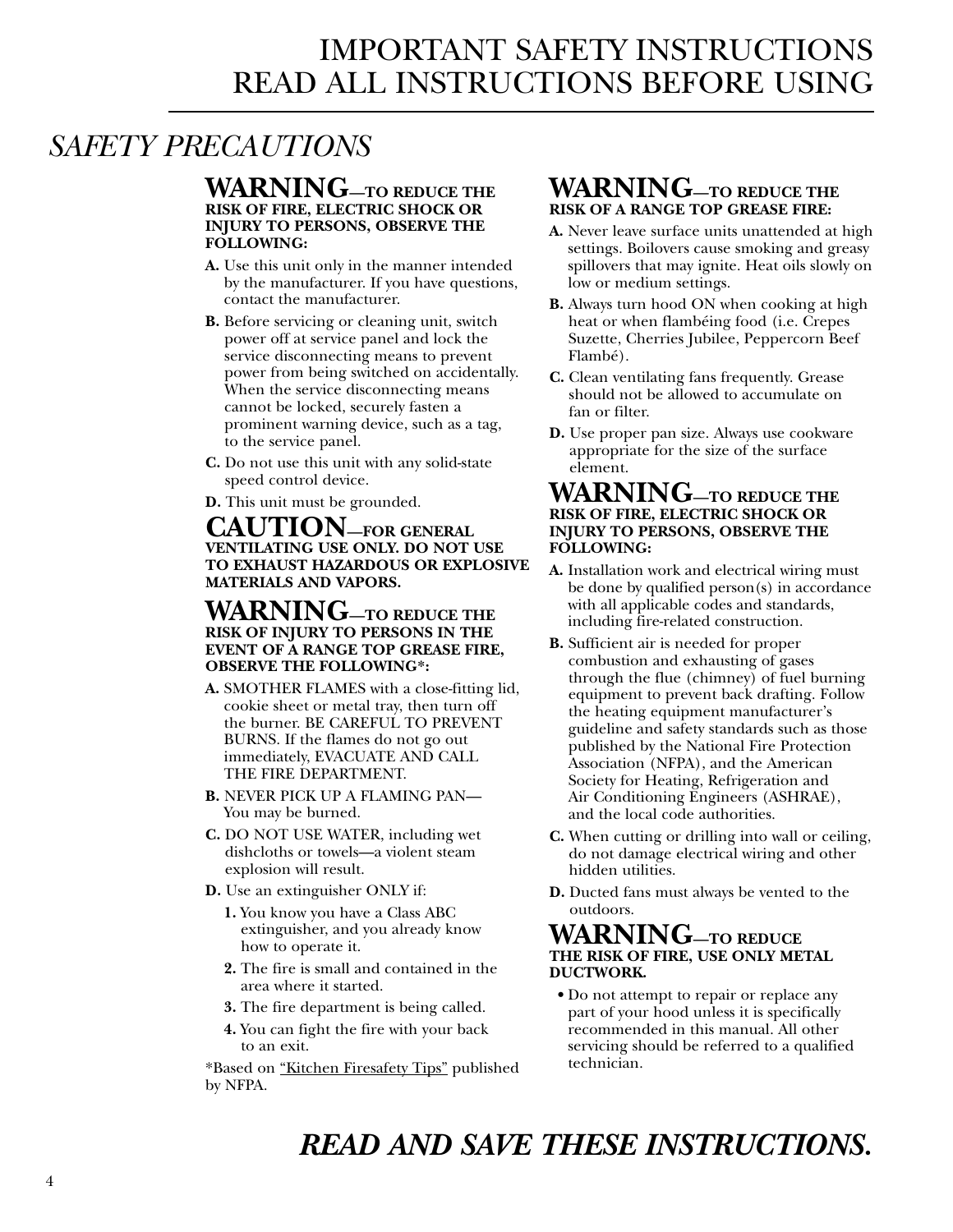### INSTRUCTIONS DE SÉCURITÉ IMPORTANTES LISEZ TOUTES LES INSTRUCTIONS AVANT D'UTILISER VOTRE APPAREIL

## *PRÉCAUTIONS EN MATIÈRE DE SÉCURITÉ*

#### **AVERTISSEMENT— POUR RÉDUIRE LE RISQUE D'INCENDIE, DE SECOUSSE ÉLECTRIQUE OU DE BLESSURE CORPORELLE, OBSERVEZ LES PRÉCAUTIONS SUIVANTES :**

- **A.** N'utilisez cet appareil que de la manière prévue par le fabricant. Si vous avez des questions, appelez le fabricant.
- **B.** Avant de réparer ou de nettoyer votre appareil, débranchez le courant au niveau du panneau de service et verrouillez les mécanismes de débranchement de service pour éviter tout branchement accidentel au courant. Si vous ne pouvez pas verrouiller les mécanismes de débranchement de service, attachez soigneusement un avertissement bien visible, comme une étiquette, au panneau de service.
- **C.** N'utilisez jamais cet appareil avec un mécanisme de réglage de la vitesse à semi-conducteurs.
- **D.** Cet appareil doit être bien mis à la terre.

#### **ATTENTION— UNIQUEMENT À USAGE DE VENTILATION GÉNÉRALE. N'UTILISEZ JAMAIS POUR L'ÉCHAPPEMENT DE MATIÈRES ET DE VAPEURS EXPLOSIVES.**

#### **AVERTISSEMENT— POUR RÉDUIRE LE RISQUE DE BLESSURE CORPORELLE SI DE LA GRAISSE PREND FEU SUR LA SURFACE DE CUISSON DU FOUR, SUIVEZ LES INSTRUCTIONS SUIVANTES\* :**

- **A.** ÉTOUFFEZ LES FLAMMES avec un couvercle qui convient, une tôle à biscuits ou un plateau en métal, puis éteignez le brûleur. FAITES BIEN ATTENTION DE NE PAS VOUS BRÛLER. Si les flammes ne s'éteignent pas immédiatement, SORTEZ ET APPELEZ LES POMPIERS.
- **B.** NE DÉPLACEZ JAMAIS UNE CASSEROLLE QUI FLAMBE—Vous pouvez vous brûler.
- **C.** N'UTILISEZ JAMAIS D'EAU, en particulier de serviette ou de chiffon mouillé—il se produira une explosion violente de vapeur brûlante.
- **D.** N'UTILISEZ UN EXTINCTEUR que si :
	- **1.** Vous avez un extincteur de classe ABC et vous savez comment l'utiliser;
	- **2.** Le feu est réduit et confiné à l'endroit où il a commencé;
	- **3.** Vous avez déjà appelé les pompiers;
	- **4.** Vous combattez les flammes en tournant le dos à une sortie.
- \* Basé sur l'ouvrage intitulé «Kitchen Fire Safety Tips» publié par la NFPA.

#### **AVERTISSEMENT— RÉDUISEZ LE RISQUE D'UN FEU DE GRAISSE SUR LA SURFACE DE CUISSON DU FOUR :**

- **A.** Ne laissez jamais sans surveillance les unités de cuisson de surface à une température élevée. Le bouillonnement occasionne des débordements fumants et graisseux qui peuvent prendre feu. Chauffez à feu doux les substances huileuses, avec un réglage bas ou moyen.
- **B.** Mettez toujours la hotte en marche quand vous cuisinez à haute température ou quand vous faites flamber des aliments (p. ex. crèpes Suzette, cerises Jubilee, Bœuf flambé Peppercorn).
- **C.** Nettoyez les mécanismes de ventilation fréquemment. Il ne faut pas permettre une accumulation de graisse sur le ventilateur ou sur le filtre.
- **D.** Utilisez une casserole de bonne taille. Utilisez toujours un ustensile de cuisine qui convienne au diamètre de l'élément de cuisson.

#### **AVERTISSEMENT— POUR RÉDUIRE LE RISQUE D'INCENDIE, DE SECOUSSE ÉLECTRIQUE OU DE BLESSURE CORPORELLE, OBSERVEZ LES PRÉCAUTIONS SUIVANTES :**

- **A.** Vous devez faire exécuter tous les travaux d'installation et de câblage électrique par une personne qualifiée, conformément à tous les codes et les normes en vigueur, en particulier ceux de construction relatifs aux incendies.
- **B.** Vous devez assez d'air pour avoir une bonne combustion et permettre l'évacuation des gaz par le conduit de cheminée du matériel de combustion du carburant, afin d'éviter tout retour d'air. Suivez les directives du fabricant de matériel de combustion et les normes de sécurité comme celles publiées par la National Fire Protection Association (NFPA) et l'American Society for Heating, Refrigeration and Air Conditioning Engineers (ASHRAE), ainsi que les modalités des codes locaux.
- **C.** Si vous faites un trou ou une ouverture dans un mur ou un plafond, n'endommagez pas les fils électriques et les autres installations cachées de service public.
- **D.** Vous devez toujours alimenter les ventilateurs dans les conduits en air en provenance de l'extérieur.

#### **AVERTISSEMENT— POUR RÉDUIRE LE RISQUE D'INCENDIE, N'UTILISEZ QUE DES CONDUITS EN MÉTAL.**

**•** N'essayez jamais de remplacer ou de réparer un élément de votre hotte si le présent manuel ne le recommande pas expressément. Tout autre entretien doit être effectué par un technicien qualifié.

### *LISEZ ET CONSERVEZ CES INSTRUCTIONS.*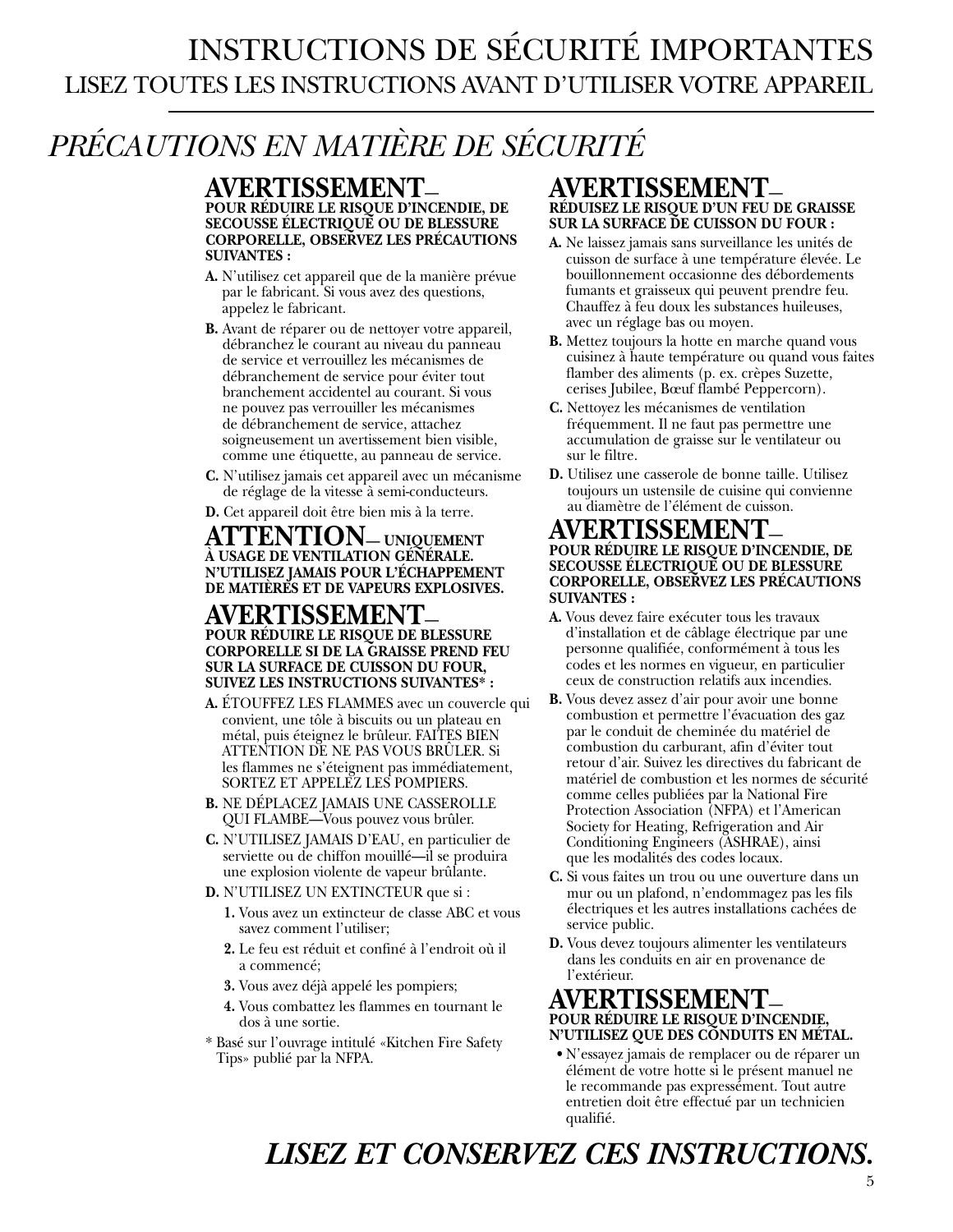#### Controls and Features

*Stainless Steel Hood*

<span id="page-5-0"></span>*Controls* **NOTE:** Avoid using food products that produce flames under the range hood.

- **1** ON/OFF. It remembers the last fan speed used. (Four speed fan.)
- **2** Lowers the speed.
- **3** Increases the speed.
- **4** Highest speed "instant on" BOOST.

**NOTE:** BOOST fan speed can only be selected with this pad. BOOST is not obtainable by using the increase fan speed [here pad.]

- **5** Delayed fan shut-off. Choose 5, 10 or 20 minutes by pushing this button.
- **6** Light ON/OFF. It remembers the last light level used. (Six light levels.)
- **7** Dims the light.
- **8** Brightens the light.
- **9** Clean Filter Light

Lights after 30 hours of "on" time to remind you to clean the **metal grease filters.** The red light glows until the filters are removed, cleaned if necessary and replaced. If the light is blinking after the filters have been replaced, adjust them to make sure they are correctly seated in the filter channels. Then the timer resets automatically.

- **10** Fan indicator.
- **11** Indicates the time the fan is set to run, before automatically shutting off. (5, 10 or 20 minutes.)

*Implement holders*

Implement holder rods are on each side of the hood.

Use these rods to hang and display cooking utensils such as whisks, spoons, forks or any non-flammable decorative items. Frequently used small pots and pans can also hang from these rods.

### **WARNING:**

**DO NOT** hang flammable items from these implement rods.

**DO NOT** hang items weighing more than 10 pounds on either side, or 20 pounds total weight.



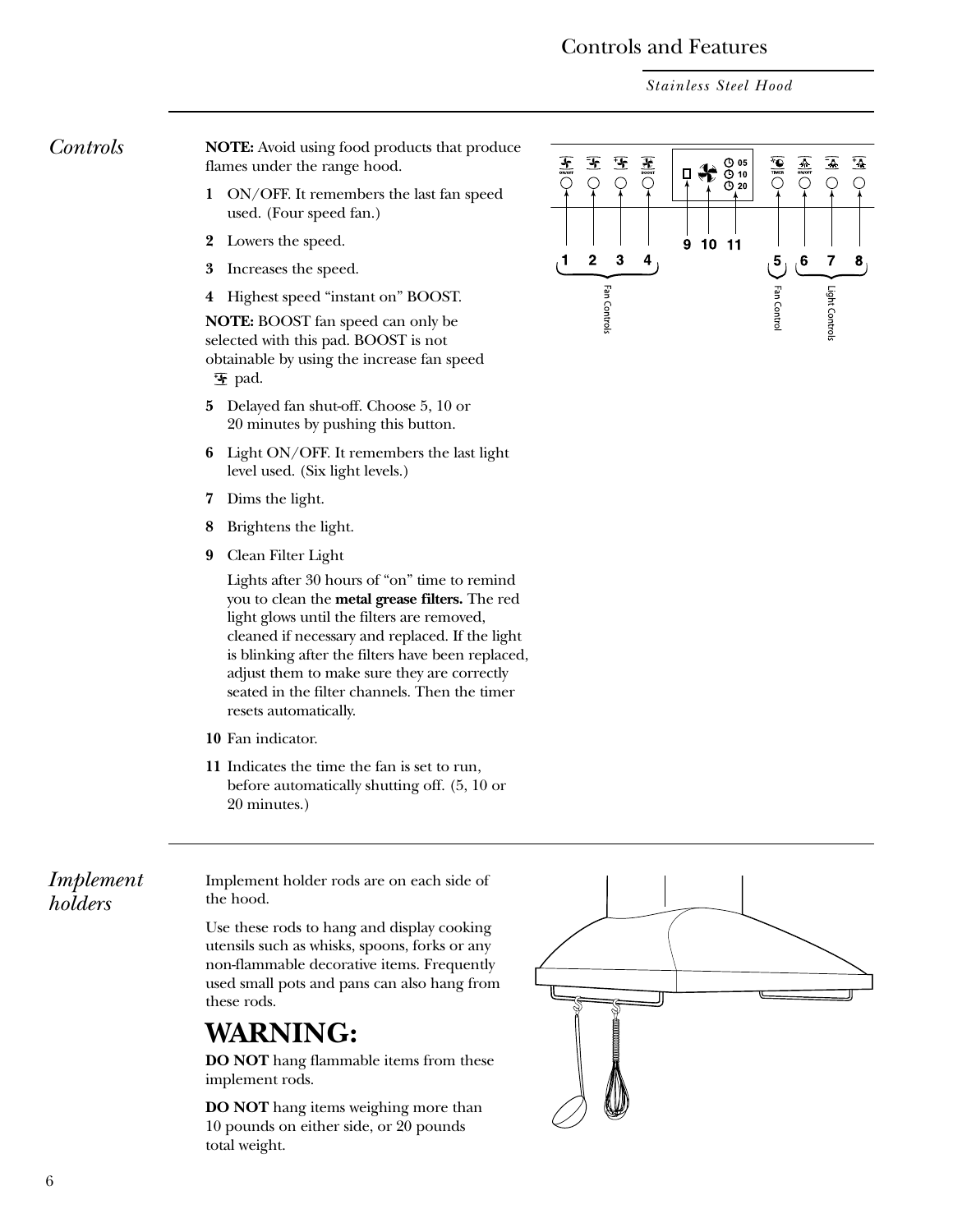#### Care and Cleaning

*Stainless Steel Hood*

<span id="page-6-0"></span>*For your safety*

*Pour votre securité*

Before servicing or cleaning unit, switch power off at service panel and lock the service disconnecting means to prevent power from being switched on accidentally. When the service disconnecting means cannot be locked, securely fasten a prominent warning device, such as a tag, to the service panel.

Avant de réparer ou de nettoyer votre appareil, débranchez le courant au niveau du panneau de service et verrouillez les mécanismes de débranchement de service pour éviter tout branchement accidentel au courant. Si vous ne pouvez pas verrouiller les mécanismes de débranchement de service, attachez soigneusement un avertissement bien visible, comme une étiquette, au panneau de service.

*Metal grease filter*

*Clean filter light*

Clean the grease filter after 30 hours of "on" time. A red signal light will alert you when 30 hours has passed.

Remove the grease filters and wash them either by hand or in the dishwasher using non-abrasive soap.

To clean, swish the filters in hot soapy water or wash them in the dishwasher. Do not use abrasive cleansers.

Replace the filters and make sure that they are correctly seated in the filter channels. Adjust as necessary until the red signal light stops blinking.



*Hood surfaces*

#### **Do not use a steel wool pad; it will scratch the surface.**

To clean the stainless steel surface, use warm sudsy water, a stainless steel cleaner such as Kleen King®, or an all-purpose liquid or spray cleaner. Always scrub in the direction of the grain. Rinse thoroughly with a sponge or cloth and clean water. Dry with a soft, clean cloth.

After cleaning, use a stainless steel polish, such as Stainless Steel Magic®, Revere Copper and Stainless Steel Cleaner® or Wenol All Purpose Metal Polish®. Follow the product instructions for cleaning the stainless steel surface.



#### *Light bulbs* **To change the light bulbs:**

- **1.** Remove the trim ring by turning it counterclockwise.
- **2.** Grasp the bulb on the edges and pull it straight out.
- **3.** Replace with the same size bulb.

These 12 volt, 20 watt halogen bulbs are available at specialty lighting stores. Ask for GE bulb or equivalent: Q20MR16/C/CG40–BAB.



On some models, the lights are located on the sides, on the underside of the hood.

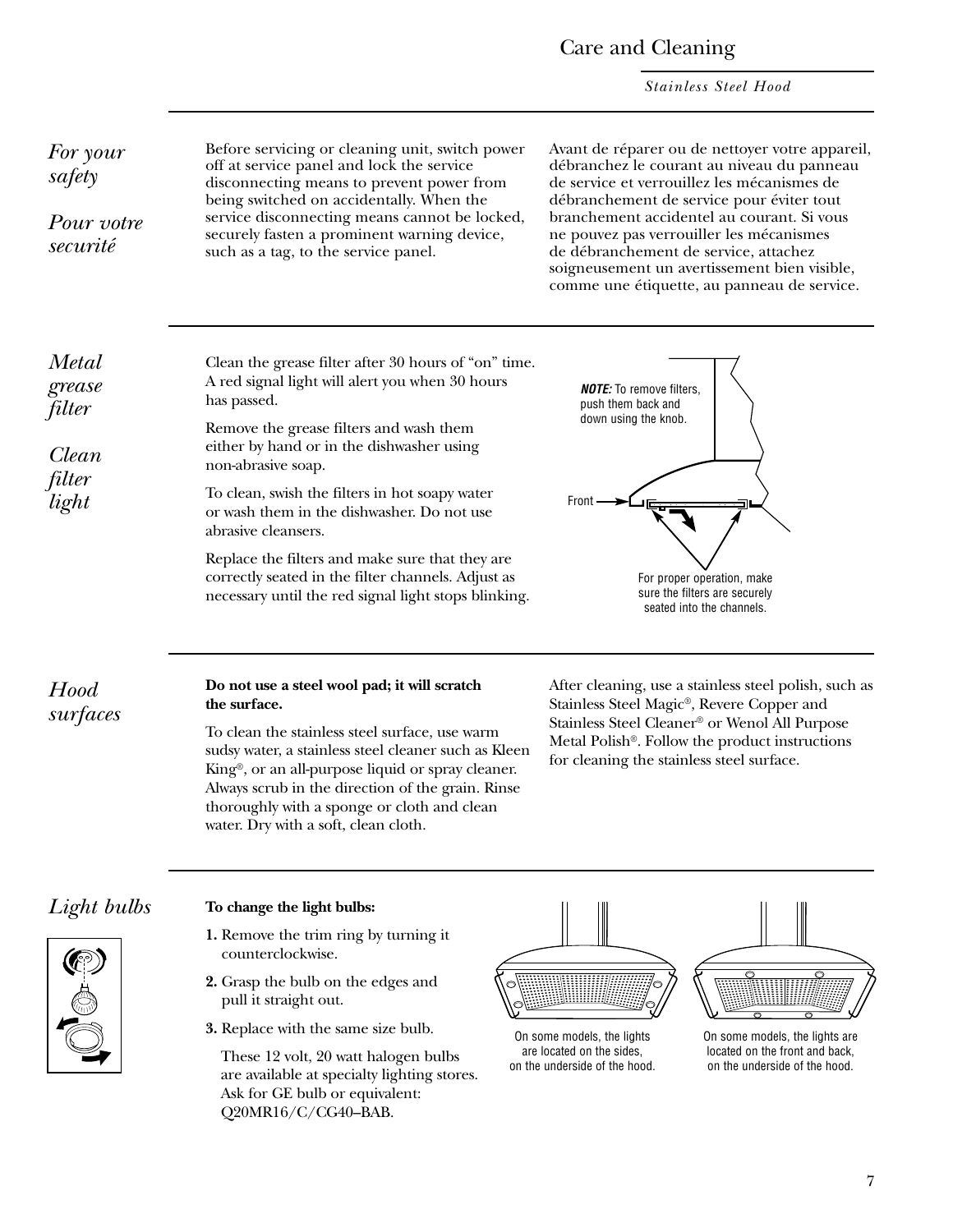### The Problem Solver

*Stainless Steel Hood*

<span id="page-7-0"></span>

| Questions?                     | <b>PROBLEM</b>                                                           | <b>POSSIBLE CAUSE</b>                                                                                                                                                                                                                                                                                                |  |  |  |  |  |  |  |  |  |
|--------------------------------|--------------------------------------------------------------------------|----------------------------------------------------------------------------------------------------------------------------------------------------------------------------------------------------------------------------------------------------------------------------------------------------------------------|--|--|--|--|--|--|--|--|--|
| Use this<br>problem<br>solver! | <b>FAN DOES NOT</b><br><b>OPERATE WHEN</b><br>THE SWITCH IS ON           | • A fuse may be blown or a circuit breaker tripped. Replace fuse or<br>reset circuit breaker.                                                                                                                                                                                                                        |  |  |  |  |  |  |  |  |  |
|                                | <b>FAN FAILS TO</b><br><b>CIRCULATE AIR</b>                              | • Fan blade striking the hood shell.<br>• Excessively soiled filter should be checked and corrected before<br>using the hood again.                                                                                                                                                                                  |  |  |  |  |  |  |  |  |  |
|                                | <b>FAN OPERATES BUT</b><br><b>MOVES AIR SLOWER</b><br><b>THAN NORMAL</b> | • Check to be sure the filter is clean. If replacing the filter does not<br>correct the problem, call for service.                                                                                                                                                                                                   |  |  |  |  |  |  |  |  |  |
|                                | <b>FAN KEEPS GOING</b><br><b>OFF AND ON</b>                              | • The motor is probably overheating and turning itself off. This can<br>be harmful to the motor. Check to be sure the filter is clean. If off<br>and on cycling continues, call for service.                                                                                                                         |  |  |  |  |  |  |  |  |  |
|                                | <b>CLEAN FILTER LIGHT</b><br><b>IS ON OR BLINKING</b>                    | • The filters have been in place for 30 hours of "on" time. Remove the<br>filters, clean if necessary and replace them. Make sure they are<br>correctly seated in the filter channels. Adjust as necessary until the<br>red signal light stops blinking. See the Metal grease filter/<br>Clean filter light section. |  |  |  |  |  |  |  |  |  |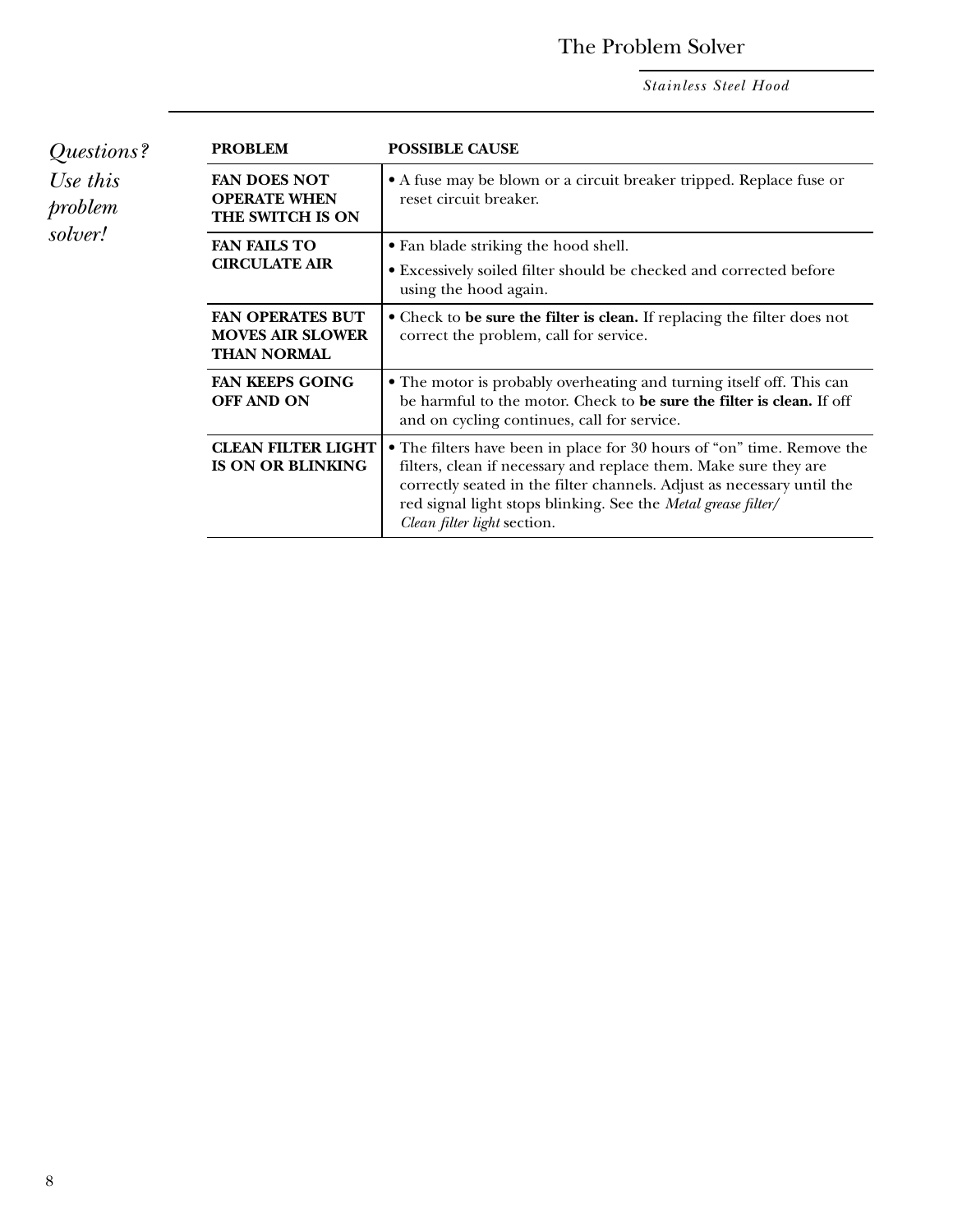Consumer Services

*Stainless Steel Hood*

<span id="page-8-0"></span>

|                                                                      | With the purchase of your new Monogram appliance, receive the<br>assurance that if you ever need information or assistance from GE,<br>we'll be there. All you have to do is call-toll-free!<br>Whatever your question about any Monogram major appliance, GE Answer Center®<br>information service is available to help. Your call—and your question—will be answered<br>promptly and courteously. And you can call any time. GE Answer Center® service is open<br>24 hours a day, 7 days a week.<br><b>OR</b><br>Visit our Website at: www.monogram.com                  |  |  |  |  |  |  |  |  |  |  |  |
|----------------------------------------------------------------------|----------------------------------------------------------------------------------------------------------------------------------------------------------------------------------------------------------------------------------------------------------------------------------------------------------------------------------------------------------------------------------------------------------------------------------------------------------------------------------------------------------------------------------------------------------------------------|--|--|--|--|--|--|--|--|--|--|--|
| <b>GE</b> Answer<br>$Center^{\circ}$<br>800.626.2000                 |                                                                                                                                                                                                                                                                                                                                                                                                                                                                                                                                                                            |  |  |  |  |  |  |  |  |  |  |  |
| <b>In-Home Repair</b><br><b>Service</b><br>800.444.1845              | A GE consumer service professional will provide expert repair service, scheduled at a time<br>that's convenient for you. Many GE Consumer Service company-operated locations offer<br>you service today or tomorrow, or at your convenience (7:00 a.m. to 7:00 p.m. weekdays,<br>9:00 a.m. to 2:00 p.m. Saturdays). Our factory-trained technicians know your appliance<br>inside and out-so most repairs can be handled in just one visit.                                                                                                                                |  |  |  |  |  |  |  |  |  |  |  |
| <b>For Customers</b><br><b>With Special</b><br>Needs<br>800.626.2000 | GE offers, free of charge, a brochure to assist in planning a barrier-<br>free kitchen for persons with limited mobility.<br>Consumers with impaired hearing or speech who have access to a<br>TDD or a conventional teletypewriter may call 800.TDD.GEAC<br>(800.833.4322) to request information or service.<br><b>SECTION A A</b><br>LLOW DEPTH SINKS (6') WITH REAR DRAIN                                                                                                                                                                                              |  |  |  |  |  |  |  |  |  |  |  |
| <b>Service Contracts</b><br>800.626.2224                             | You can have the secure feeling that GE Consumer Service will still be there after your<br>warranty expires. Purchase a GE contract while your warranty is still in effect and you'll<br>receive a substantial discount. With a multiple-year contract, you're assured of future<br>service at today's prices.                                                                                                                                                                                                                                                             |  |  |  |  |  |  |  |  |  |  |  |
| <b>Parts</b> and<br><b>Accessories</b><br>800.626.2002               | Individuals qualified to service their own appliances can have parts or accessories sent directly<br>to their home. The GE parts system provides access to over 47,000 partsand all GE Genuine<br>Renewal Parts are fully warranted. VISA, MasterCard and Discover cards are accepted.<br>User maintenance instructions contained in this manual cover procedures intended to be<br>performed by any user. Other servicing generally should be referred to qualified service<br>personnel. Caution must be exercised, since improper servicing may cause unsafe operation. |  |  |  |  |  |  |  |  |  |  |  |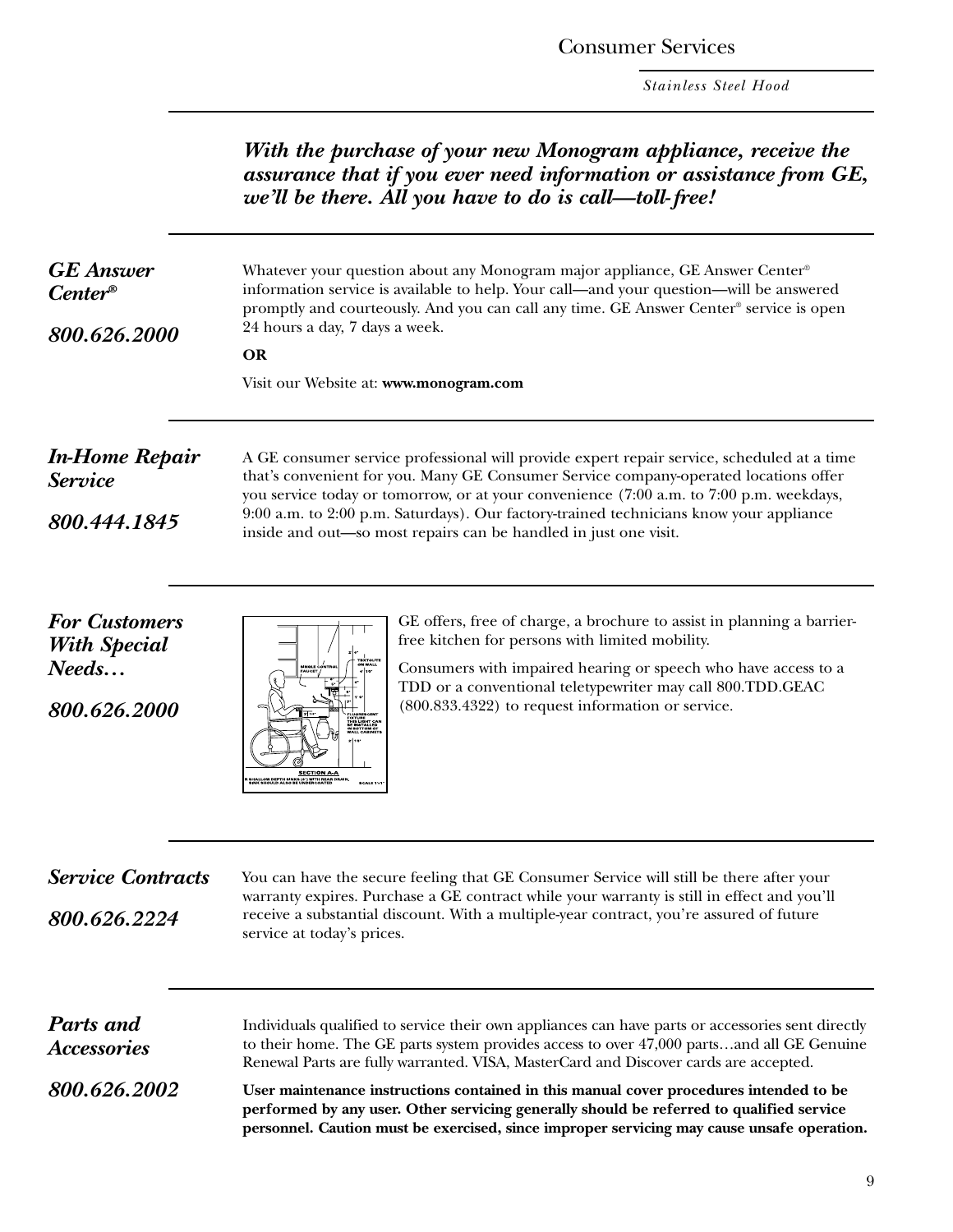**Warranty** 

*Stainless Steel Hood*

#### *YOUR MONOGRAM HOOD WARRANTY Staple sales slip or cancelled check here. Proof of original purchase date is needed to obtain service under warranty.*

<span id="page-9-0"></span>

| <b>WHAT IS</b>                       | <b>FULL ONE-YEAR WARRANTY</b>                                                                                                             |                                                                                                                                                                                                                                                                                                                                                                                |  |  |  |  |  |  |  |  |  |  |  |  |
|--------------------------------------|-------------------------------------------------------------------------------------------------------------------------------------------|--------------------------------------------------------------------------------------------------------------------------------------------------------------------------------------------------------------------------------------------------------------------------------------------------------------------------------------------------------------------------------|--|--|--|--|--|--|--|--|--|--|--|--|
| <b>COVERED</b>                       | of a manufacturing defect.                                                                                                                | For one year from date of original purchase, we will provide, free of charge, parts and<br>service labor in your home to repair or replace any part of the hood that fails because                                                                                                                                                                                             |  |  |  |  |  |  |  |  |  |  |  |  |
|                                      |                                                                                                                                           | This warranty is extended to the original purchaser and any succeeding owner for products<br>purchased for ordinary home use in the 48 mainland states, Hawaii and Washington, D.C.<br>In Alaska the warranty is the same except that it is LIMITED because you must pay to ship<br>the product to the service shop or for the service technician's travel costs to your home. |  |  |  |  |  |  |  |  |  |  |  |  |
|                                      |                                                                                                                                           | All warranty service will be provided by our Factory Service Centers or by our authorized<br>Customer Care® servicers during normal working hours.                                                                                                                                                                                                                             |  |  |  |  |  |  |  |  |  |  |  |  |
|                                      |                                                                                                                                           | Should your appliance need service, during warranty period or beyond, call 800.444.1845.                                                                                                                                                                                                                                                                                       |  |  |  |  |  |  |  |  |  |  |  |  |
| <b>WHAT IS NOT</b><br><b>COVERED</b> | • Service trips to your home to teach you<br>how to use the product.<br>• Replacement of house fuses or resetting<br>of circuit breakers. | • Improper installation.<br>If you have an installation problem, contact<br>your dealer or installer. You are responsible<br>for providing adequate electrical, gas,                                                                                                                                                                                                           |  |  |  |  |  |  |  |  |  |  |  |  |
|                                      | · Incidental or consequential damage caused<br>by possible defects with this appliance.                                                   | exhausting and other connecting facilities<br>as described in the Installation Instructions<br>provided with the product.                                                                                                                                                                                                                                                      |  |  |  |  |  |  |  |  |  |  |  |  |
|                                      | • Replacement of the replaceable filters.                                                                                                 |                                                                                                                                                                                                                                                                                                                                                                                |  |  |  |  |  |  |  |  |  |  |  |  |
|                                      | · Damage to the product caused by accident,<br>fire, floods or acts of God.                                                               |                                                                                                                                                                                                                                                                                                                                                                                |  |  |  |  |  |  |  |  |  |  |  |  |
|                                      | • Failure of the product if it is used for<br>other than its intended purpose or used<br>commercially.                                    |                                                                                                                                                                                                                                                                                                                                                                                |  |  |  |  |  |  |  |  |  |  |  |  |

Some states do not allow the exclusion or limitation of incidental or consequential damages, so the above limitation or exclusion may not apply to you. This warranty gives you specific legal rights, and you may also have other rights which vary from state to state.

To know what your legal rights are in your state, consult your local or state consumer affairs office or your state's Attorney General.

#### **Warrantor: General Electric Company. Louisville, KY 40225**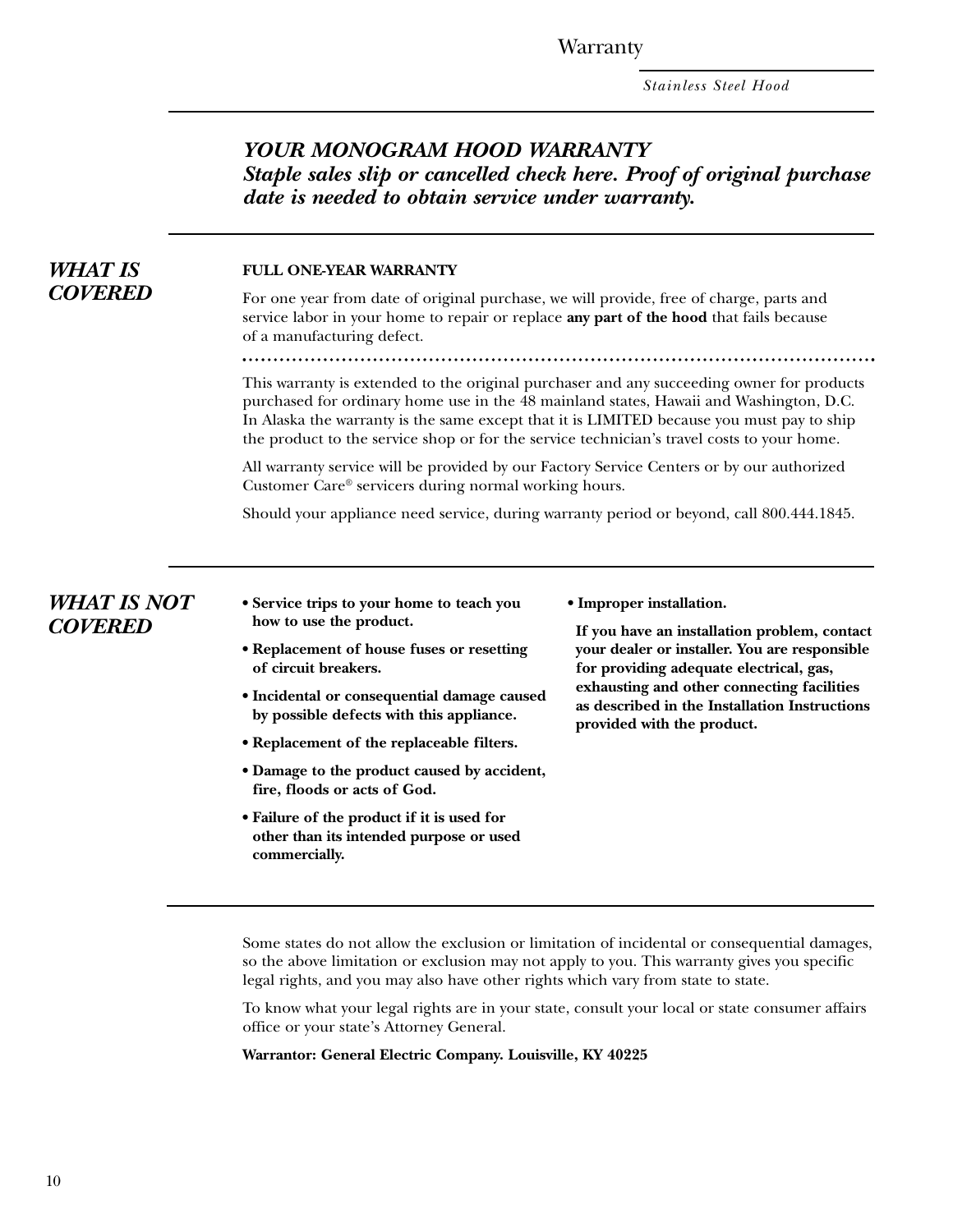# **Consumer Product Ownership Registration Mail Today Important**